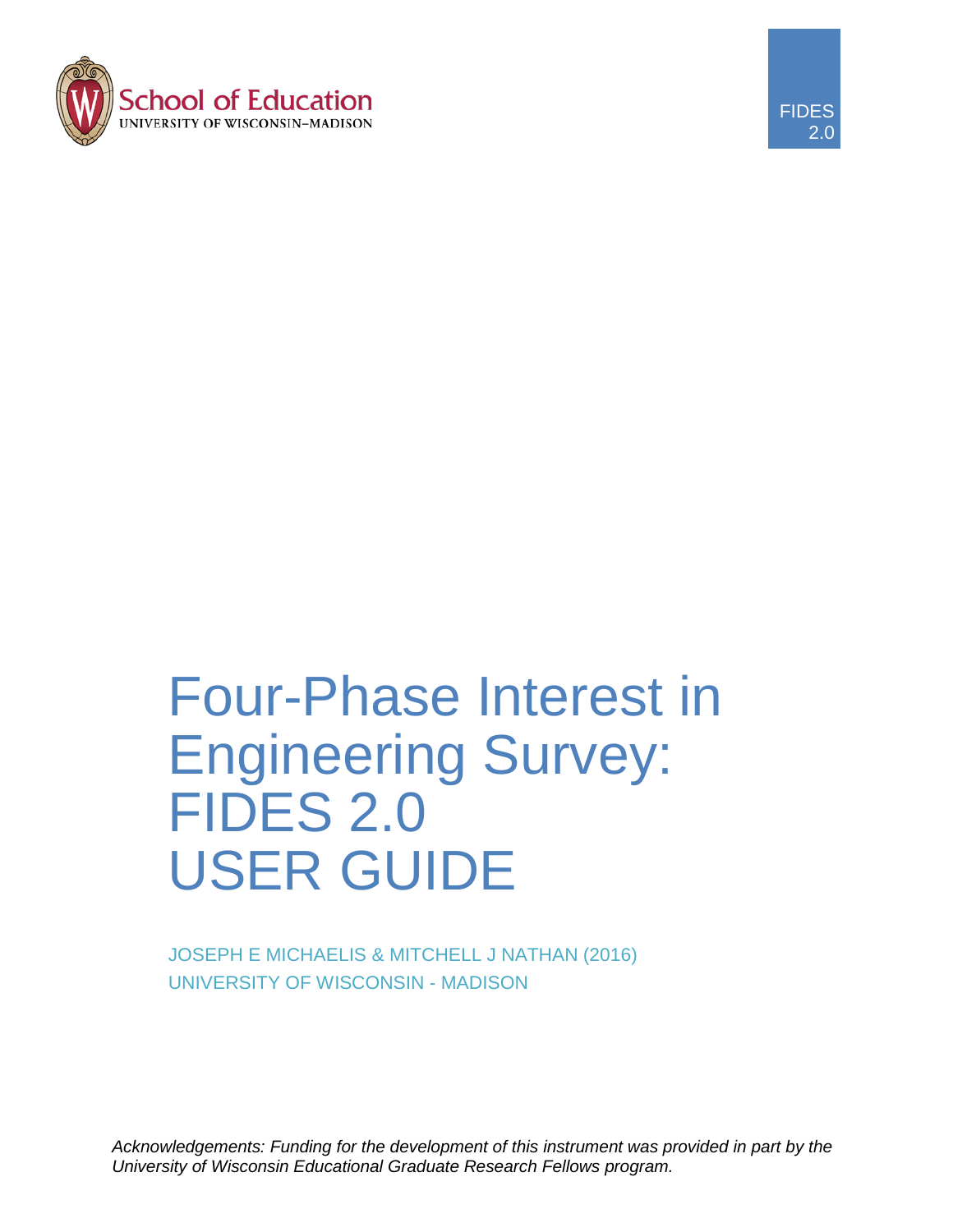Precautions: The FIDES 2.0 survey was developed and tested for use in measuring individual interest in engineering for high school aged students. While we believe the instrument can be easily modified for other domain areas, doing so must be done with caution. Consultation with education and interest development experts in the domain area is strongly recommended before utilizing the survey in any program of research or education. Questions regarding the use of the FIDES 2.0 instrument can be directed to Joseph E Michaelis (jemichaelis@wisc.edu).

\_\_\_\_\_\_\_\_\_\_\_\_\_\_\_\_\_\_\_\_\_\_\_\_\_\_\_\_\_\_\_\_\_\_\_\_\_\_\_\_\_\_\_\_\_\_\_\_\_\_\_\_\_\_\_\_\_\_\_\_\_\_\_\_\_\_\_\_\_\_\_\_\_\_\_\_

#### Survey Administration:

The FIDES 2.0 survey consists of 12 Likert-style items on a seven point *strongly-disagree* to *strongly-agree* scale. The survey items are presented in ordered fashion in the FIDES 2.0 pdf file. However, administration of the survey in digital form to allow for item randomization is highly encouraged. Digital administration will also allow for forced answer choices for each item, which will improve reliability. Also, the FIDES 2.0 items were tested and should continue to prove to be reliable while embedded within a larger survey that includes both demographic information and other assessments of psychological constructs. Finally, negatively phrased items were developed in conjunction with the FIDES 2.0 items, but are only intended for use in irregular response detection. These items are available upon request.

The survey consists of 6 pairs of items developed to represent each of six indicators of individual interest. The table below maps each survey item to its respective indicator.

| Item           | Indicator                 | <b>Statement</b>                                                                                                                  |
|----------------|---------------------------|-----------------------------------------------------------------------------------------------------------------------------------|
| Number         |                           |                                                                                                                                   |
| 1              | Perseverance              | I enjoy learning about engineering even when it is very<br>difficult.                                                             |
| $\overline{2}$ | Perseverance              | When I'm working on something in engineering that I think is<br>interesting, I continue working even when it takes a lot of time. |
| 3              | <b>Content Engagement</b> | I work on engineering projects outside of school at least once a<br>week.                                                         |
| 4              | <b>Content Engagement</b> | I always learn more about engineering on my own if I find it<br>interesting                                                       |
| 5              | Personal Value            | Knowing about engineering is extremely valuable to me.                                                                            |
| 6              | Personal Value            | I think everyone should know a lot about engineering                                                                              |
|                | Questions                 | I think of my own engineering projects at least once a week.                                                                      |
| 8              | Questions                 | I'm inspired to come up with my own engineering projects to                                                                       |
|                |                           | work on when I see something in engineering that interests me.                                                                    |
| 9              | Content Knowledge         | I know way more about engineering than other kids I know.                                                                         |
| 10             | Content Knowledge         | I know a lot about the engineering topics that I find interesting.                                                                |
| 11             | SE <sub>1</sub>           | Compared to other students at my school, I am way better at                                                                       |
|                |                           | doing engineering work.                                                                                                           |
| 12             | SE <sub>2</sub>           | When engineering interests me, I am confident that I can learn<br>about it extremely easily.                                      |

#### *FIDES 2.0 Instrument Items*